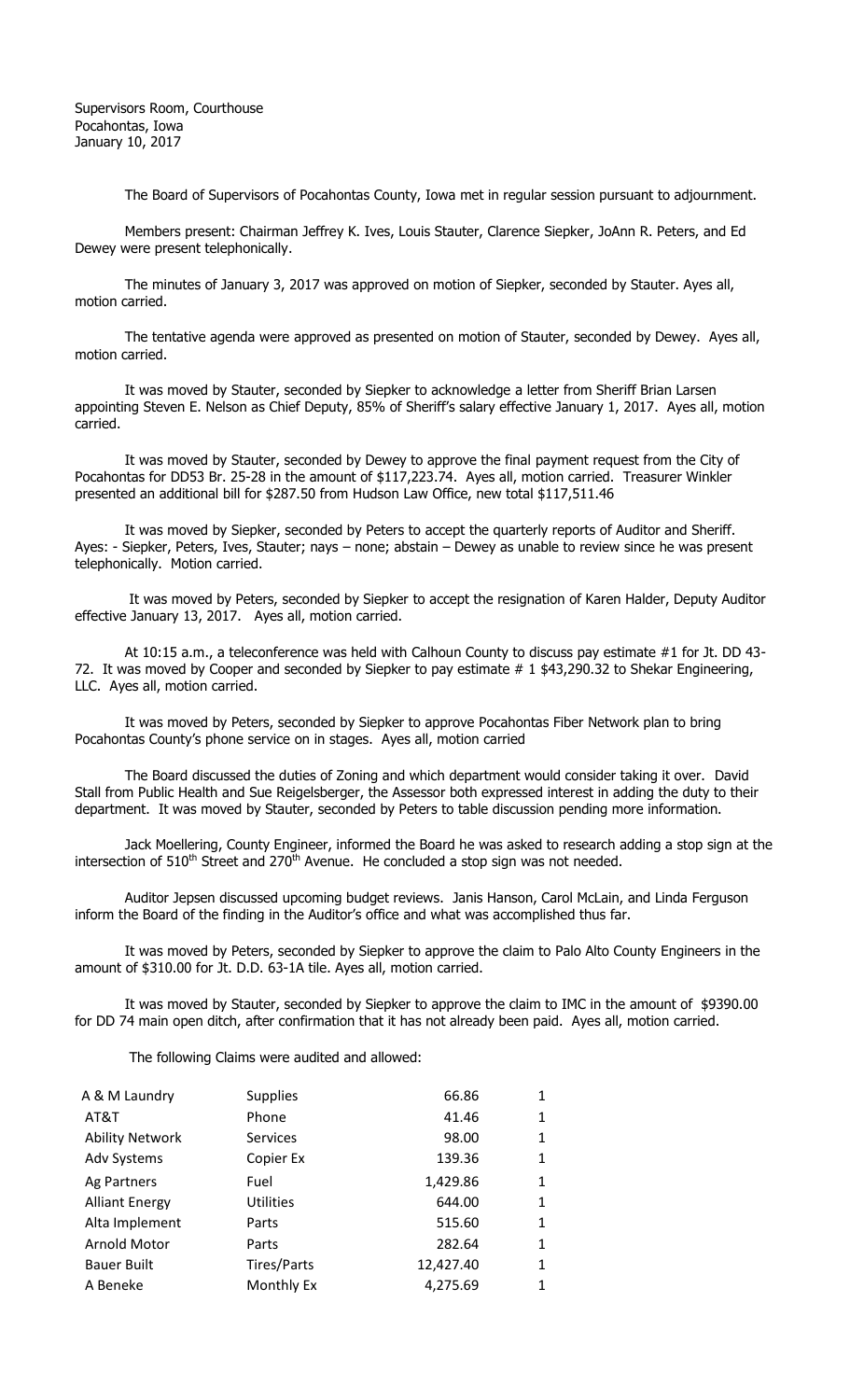| <b>Bennett Recycling</b> | Garbage                   | 33.00     | 1 |
|--------------------------|---------------------------|-----------|---|
| <b>B H Energy</b>        | Gas                       | 30.93     | 1 |
| BlueTarp                 | <b>Services</b>           | 50.30     | 1 |
| <b>BV Co Journal</b>     | Publications              | 530.66    | 1 |
| Cal Co ECA               | <b>Utilities</b>          | 61.39     | 1 |
| <b>Campbell Supply</b>   | Parts                     | 114.81    | 1 |
| Citizens                 | Insurance                 | 71.00     | 1 |
| <b>CID</b>               | <b>Supplies</b>           | 197.00    | 1 |
| CenturyLink              | Phone                     | 536.86    | 6 |
| Cintas                   | <b>Supplies</b>           | 121.32    | 2 |
| CJ Cooper & Asso         | <b>Annual Fee</b>         | 75.00     | 1 |
| Counsel                  | <b>Supplies</b>           | 257.94    | 2 |
| <b>B</b> Dahl            | Mileage                   | 197.05    | 1 |
| DD 8 West                | Sec Rd Repairs            | 56,149.00 | 1 |
| E Dewey                  | <b>BOS Ex</b>             | 310.68    | 1 |
| Deyta                    | <b>HHCahps Fee</b>        | 95.00     | 1 |
| Doolittle Oil            | <b>Supplies</b>           | 4,771.88  | 1 |
| Farm & Home              | <b>Supplies</b>           | 504.82    | 4 |
| D Ferguson               | Mileage                   | 339.38    | 1 |
| City-Fonda               | <b>Utilities</b>          | 210.98    | 1 |
| <b>Gilmore City</b>      | <b>Utilities</b>          | 195.77    | 1 |
| <b>Great Am Fin</b>      | Copier Lease              | 70.73     | 1 |
| City-Havelock            | <b>Utilities</b>          | 480.00    | 1 |
| <b>Heartland Paper</b>   | <b>Supplies</b>           | 234.07    | 1 |
| <b>Hoffman Filter</b>    | <b>Disposal Ser</b>       | 50.00     | 1 |
| Humboldt Co HD           | <b>Water Test REMB</b>    | 2,570.75  | 1 |
| ICM Enterprises          | <b>Services</b>           | 1,000.00  | 1 |
| <b>IState Truck</b>      | <b>Supplies</b>           | 223.18    | 1 |
| <b>ICCC</b>              | <b>EMT Tuition</b>        | 1,758.50  | 1 |
| <b>IDLS</b>              | <b>Boiler Inspect</b>     | 230.00    | 1 |
| <b>IDNR Water Supply</b> | <b>Well Permits</b>       | 275.00    | 2 |
| <b>IDDA</b>              | Conference                | 60.00     | 1 |
| IA Prison Ind            | Signs                     | 86.80     | 2 |
| <b>ISU</b>               | <b>Training</b>           | 170.00    | 1 |
| <b>IACCBE</b>            | <b>Training</b>           | 95.00     | 1 |
| <b>IMWCA</b>             | <b>Worker Comp</b>        | 7,272.00  | 1 |
| <b>ISAC</b>              | Insurance                 | 1,512.00  | 1 |
| <b>ISAC</b>              | <b>Training</b>           | 175.00    | 1 |
| Jacks OK Tire            | Tires/Parts               | 13,829.18 | 1 |
| R Jergens                | Mileage/Phone REMB        | 441.50    | 1 |
| Johnston Auto            | <b>Supplies</b>           | 113.69    | 1 |
| <b>B</b> Larsen          | Transport/Phone Ex        | 73.18     | 1 |
| <b>Larson Printing</b>   | <b>Supplies</b>           | 844.18    | 1 |
| Laurens Municipal        | <b>Utilities</b>          | 344.30    | 1 |
| Laurens Sun              | Publications              | 752.01    | 1 |
| D Linnan                 | Rent                      | 2,800.00  | 1 |
| Martin Marietta          | Rdstone                   | 25,648.49 | 1 |
| Mediacom                 | Internet                  | 378.19    | 2 |
| K Metzger                | Mileage                   | 318.25    | 1 |
| MidAmeri Energy          | <b>Utilities</b>          | 125.38    | 2 |
| MW Card & ID             | Tag System Ex             | 437.60    | 1 |
| <b>MW Technology</b>     | <b>Phone Main/Repairs</b> | 286.50    | 1 |
| Midwest Wheel            | <b>Supplies</b>           | 237.04    | 1 |
| J Moellering             | <b>Engr License</b>       | 100.00    | 1 |
| M Myers                  | <b>Outside Assist</b>     | 217.50    | 1 |
| Myron Corp               | <b>VA Supplies</b>        | 350.00    | 1 |
| <b>NENA</b>              | Training                  | 137.00    | 1 |